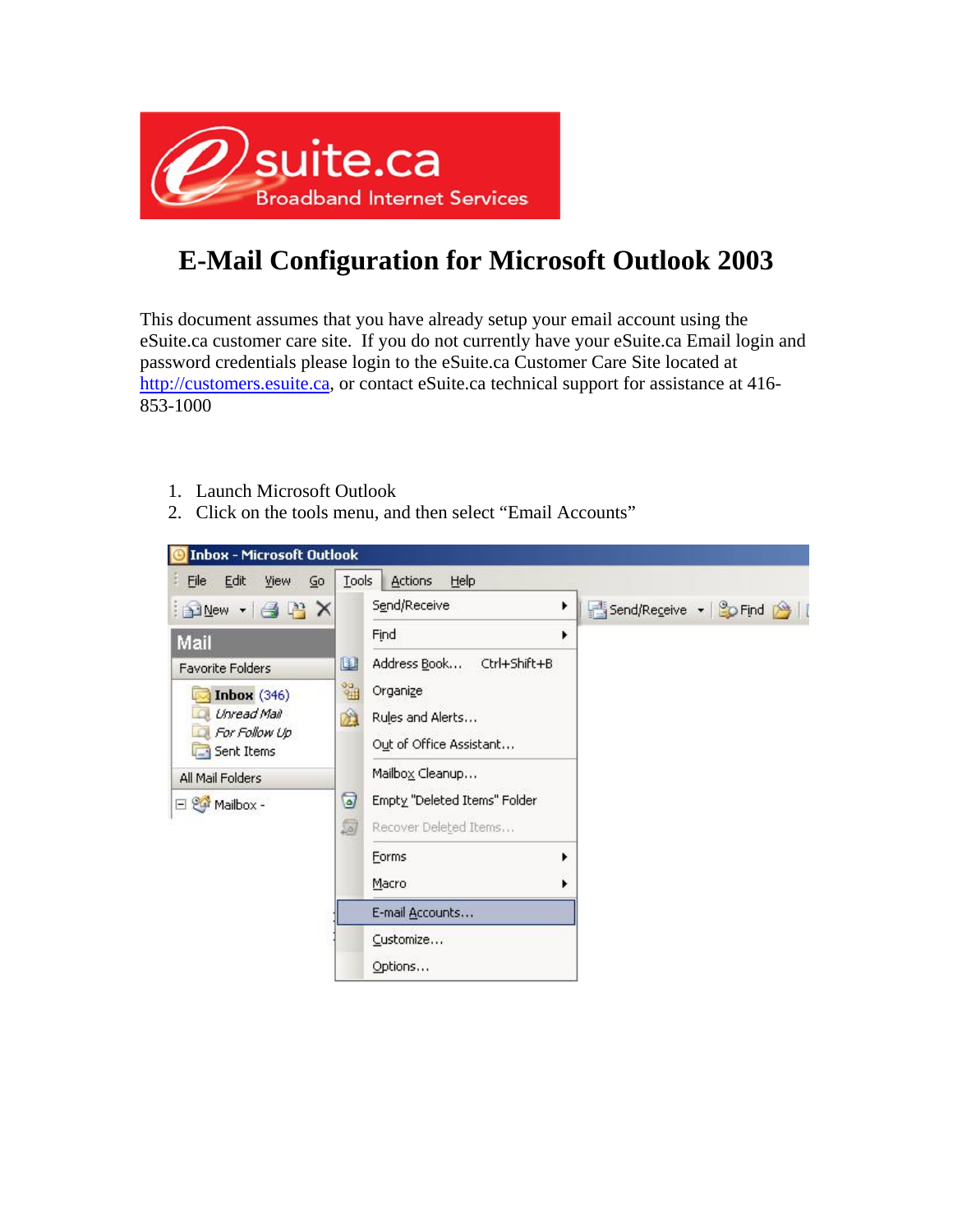3. The screen below will appear, ensure that you have select "Add a new email account" and then click on "Next"

| <b>E-mail Accounts</b> | $\boldsymbol{\mathsf{x}}$<br>This wizard will allow you to change the e-mail<br>accounts and directories that Outlook uses.                                                                            |
|------------------------|--------------------------------------------------------------------------------------------------------------------------------------------------------------------------------------------------------|
|                        | E-mail<br>Add a new e-mail account<br>C View or change existing e-mail accounts<br><b>Directory</b><br>C Add a new directory or address book<br>C View or change existing directories or address books |
|                        | Close<br>Next<br>$<$ Back                                                                                                                                                                              |

4. Then screen below will appear, select "POP3", and click on "Next"

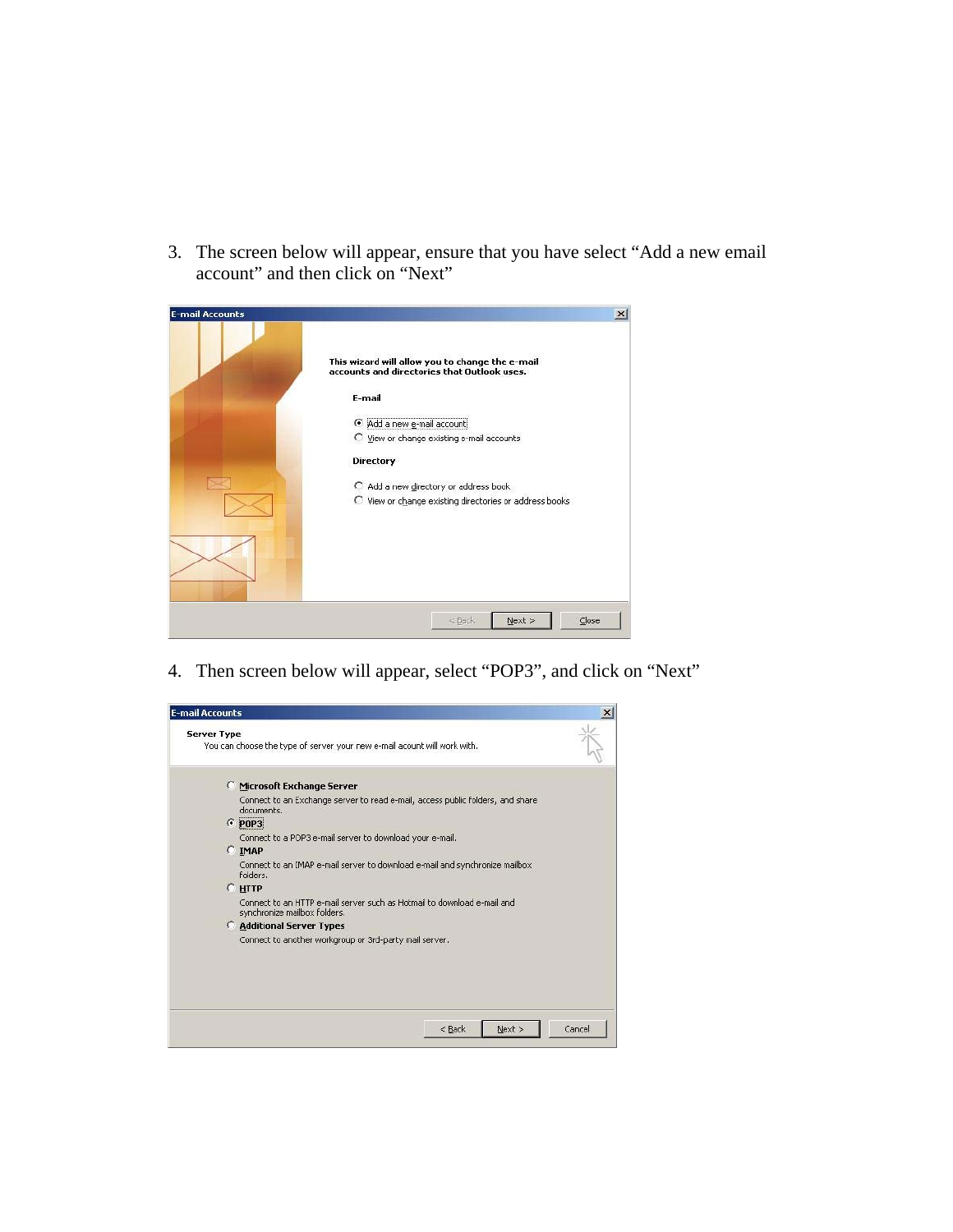5. The next screen will appear, fill in the details as described below.

| <b>E-mail Accounts</b>                                                                                            |                              |                                                                                                                                                        | $\vert x \vert$ |
|-------------------------------------------------------------------------------------------------------------------|------------------------------|--------------------------------------------------------------------------------------------------------------------------------------------------------|-----------------|
| <b>Internet E-mail Settings (POP3)</b><br>Each of these settings are required to get your e-mail account working. |                              |                                                                                                                                                        |                 |
| <b>User Information</b>                                                                                           |                              | <b>Server Information</b>                                                                                                                              |                 |
| Your Name:                                                                                                        | Your Name                    | Incoming mail server (POP3):                                                                                                                           | pop.esuite.ca   |
| E-mail Address:                                                                                                   | username@esuite.ca           | Qutgoing mail server (SMTP):                                                                                                                           | smtp.esuite.ca  |
| <b>Logon Information</b>                                                                                          |                              | <b>Test Settings</b>                                                                                                                                   |                 |
| User Name:<br>Password:                                                                                           | username<br>********         | After filling out the information on this screen, we<br>recommend you test your account by clicking the<br>button below. (Requires network connection) |                 |
|                                                                                                                   | Remember password<br> ⊽      | Test Account Settings                                                                                                                                  |                 |
| Authentication (SPA)                                                                                              | Log on using Secure Password |                                                                                                                                                        | More Settings   |
|                                                                                                                   |                              | < Back                                                                                                                                                 | Next<br>Cancel  |

- **Your Name:** This is the name that recipients of your email will see in the From Field of the message.
- **E-Mail Address**: This is the full email address that you will be using to send and receive email messages.
- **Incoming Mail Server:** pop.esuite.ca **Outgoing Mail Server:** smtp.esuite.ca
- **User Name:** This field should pre-populate, but if not you will need to enter your username. Your username is the portion of your email address before the "@" sign. E.g. joe@esuite.ca would be just joe.
- **Password:** Enter the password for your account
- Then click "Next"